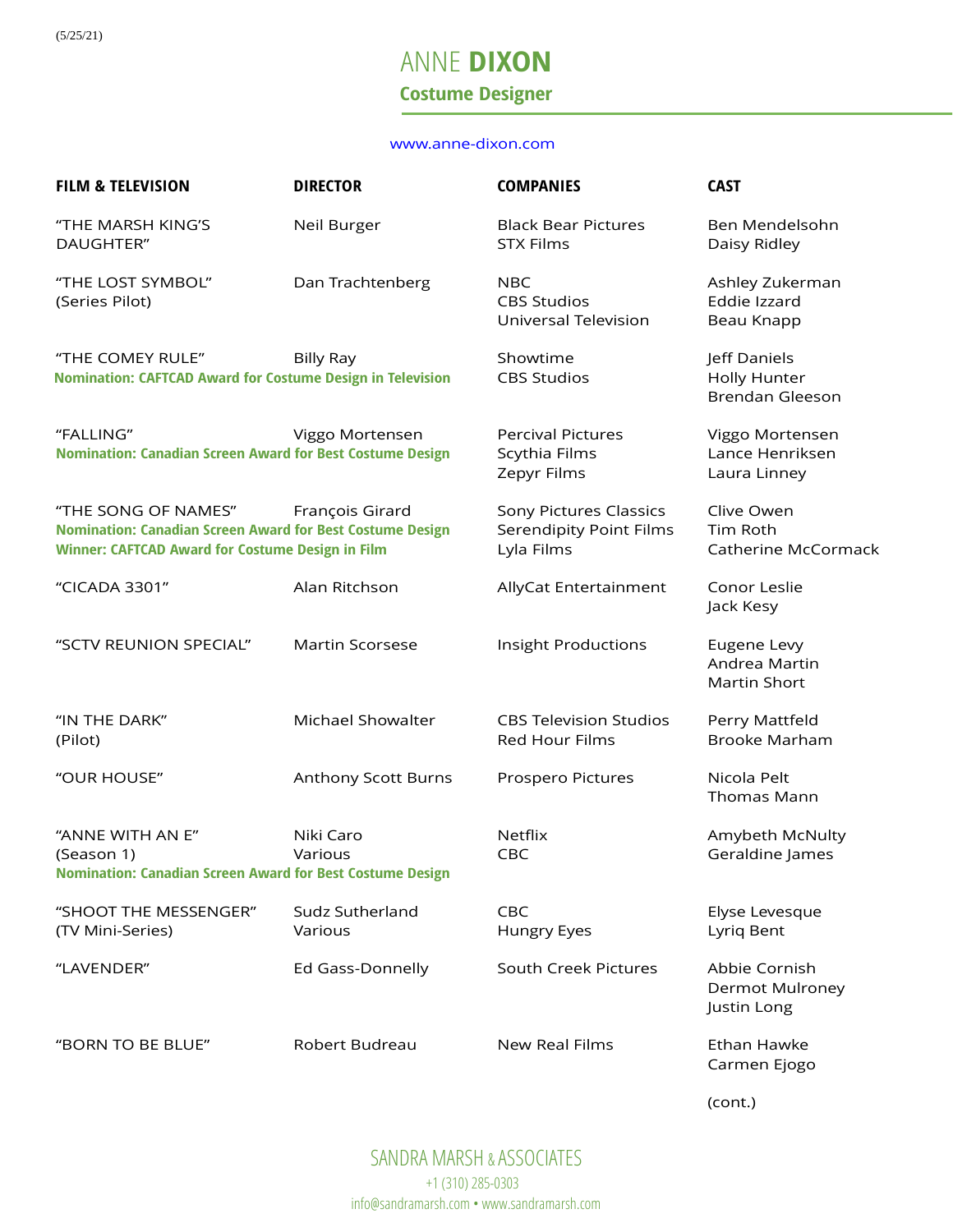(5/25/21)

# ANNE **DIXON Costume Designer**

#### - 2 -

| <b>FILM &amp; TELEVISION</b>                      | <b>DIRECTOR</b>             | <b>COMPANIES</b>                                                | <b>CAST</b>                                                |
|---------------------------------------------------|-----------------------------|-----------------------------------------------------------------|------------------------------------------------------------|
| "WORKING THE ENGELS"<br>(TV Series)               | Jason Priestley<br>Various  | Shaw Media<br>Halfire Entertainment                             | Andrea Martin<br>Eugene Levy<br>Martin Short               |
| "WHAT WE HAVE"                                    | <b>Maxime Desmons</b>       | Filmshow                                                        | Roberta Maxwell<br><b>Maxime Desmons</b>                   |
| "THE RIGHT KIND OF<br>WRONG"                      | Jermiah Chechik             | Serendipity Point Films<br><b>Nomadic Pictures</b>              | Ryan Kwanten<br><b>Will Sasso</b><br>Catherine O'Hara      |
| "LOST GIRL"<br>(TV Series: Seasons 1 & 2)         | John Fawcett<br>Various     | Syfy<br><b>Prodigy Pictures</b>                                 | Anna Silk<br>Ksenia Solo                                   |
| "XIII"<br>(TV Series: Season 1)                   | Duane Clark<br>Various      | Europacorp Television<br><b>Prodigy Pictures</b>                | <b>Stewart Townsend</b><br>Aisha Tyler<br>Stephen McHattie |
| "BATTLE OF THE BLADES"<br>(TV Ice-Skating Series) | Joan Tosoni                 | CBC<br>Insight                                                  | Kurt Browning<br>Sandra Bezic                              |
| "ROOKIE BLUE"<br>(TV Series: Season 1)            | David Wellington<br>Various | <b>ABC</b><br><b>Entertainment One</b>                          | Missy Peregrym<br>Gregory Smith                            |
| "GUNS"<br>(TV Mini-Series)                        | Sudz Sutherland             | <b>CBC</b><br>Hungry Eyes Film & TV                             | Colm Feore<br>Elisha Cuthbert                              |
| "XIII: THE CONSPIRACY"<br>(TV Mini-Series)        | Duane Clark                 | <b>NBC</b><br>Canal+<br><b>Prodigy Pictures</b>                 | <b>Stephen Dorff</b><br>Val Kilmer<br>Caterina Murino      |
| "WOULD BE KINGS"<br>(TV Mini-Series)              | David Wellington            | Norstar Entertainment<br><b>CTV</b>                             | Currie Graham<br>Natasha Henstridge<br>Robert Forster      |
| "NATURE OF THE BEAST"<br>(TV Movie)               | Rodman Flender              | <b>ABC Family</b><br>Jaffe/Braunstein Films                     | Eddie Kaye Thomas<br>Autumn Reeser                         |
| "FUGITIVE PIECES"                                 | Jeremy Podeswa              | <b>Serendipity Point Films</b>                                  | Stephen Dillane<br>Rosamund Pike                           |
| "PLAYING HOUSE"<br>(TV Movie)                     | Kelly Makin                 | <b>Blueprint Entertainment</b><br><b>CTV Television Network</b> | Joanne Kelly<br>Lucas Bryant                               |
| "BURNT TOAST"<br>(TV Opera)                       | Larry Weinstein             | Rhombus Media                                                   | Colm Feore<br>Paul Gross                                   |

(cont.)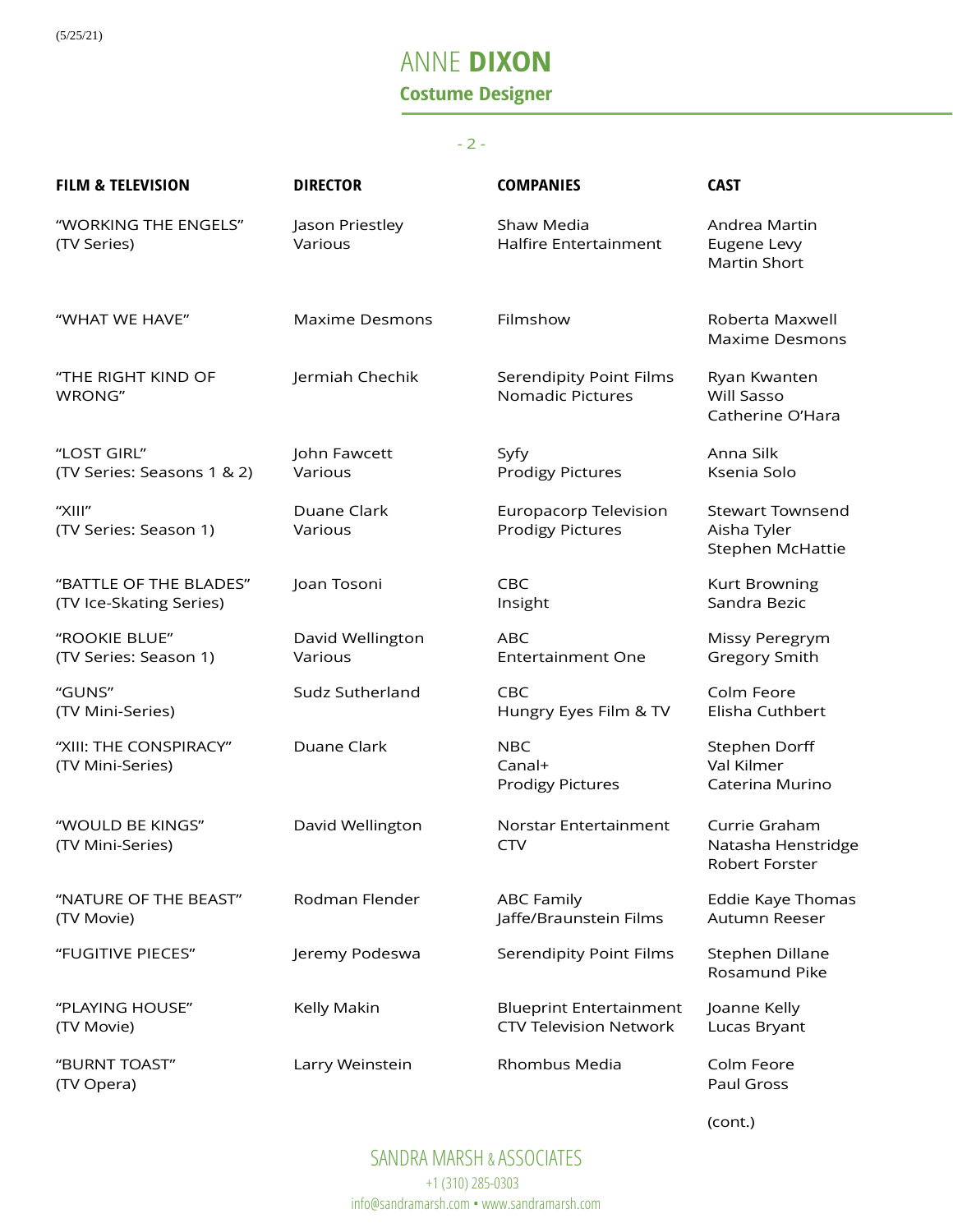# ANNE **DIXON Costume Designer**

#### - 3 -

| <b>FILM &amp; TELEVISION</b>                                            | <b>DIRECTOR</b>                            | <b>COMPANIES</b>                                                                | <b>CAST</b>                                                         |
|-------------------------------------------------------------------------|--------------------------------------------|---------------------------------------------------------------------------------|---------------------------------------------------------------------|
| "RIDING THE BUS WITH MY<br>SISTER"<br>(TV Movie)                        | Anjelica Huston                            | <b>Blue Ridge</b><br>Hallmark Hall of Fame                                      | Rosie O'Donnell<br>Andie MacDowell                                  |
| "AURORA BOREALIS"                                                       | James Burke                                | <b>Entitled Entertainment</b><br><b>Rick Bieber Productions</b>                 | Joshua Jackson<br>Donald Sutherland<br>Juliette Lewis               |
| "I DO, THEY DON'T"<br>(TV Movie)                                        | Steven Robman                              | Disney Channel<br><b>ABC Family</b>                                             | Josie Bissett<br><b>Rob Estes</b>                                   |
| "A VERY MARRIED<br><b>CHRISTMAS"</b><br>(TV Movie)                      | Tom McLoughlin                             | <b>CBS</b><br>Mindshare Ent.<br>Sanitsky Company                                | Joe Mantegna<br>Jean Smart<br><b>Charles Durning</b>                |
| "SHOW ME"                                                               | Cassandra Nicolaou                         | The Feature Film Project<br><b>Red Plush Films</b>                              | Michelle Nolden<br>Katharine Isabelle                               |
| "SAINT RALPH"<br><b>Nomination: Genie Award for Best Costume Design</b> | Michael McGowan                            | <b>Alliance Atlantis</b><br><b>Alliance Atlantis</b><br>Amaze Film + Television | Adam Butcher<br><b>Gordon Pinsent</b><br>Jennifer Tilly             |
| "THE FIREBIRD"<br>(TV Ballet)                                           | <b>Barbara Willis Sweete</b>               | Rhombus Media                                                                   | Greta Hodgkinson<br>Rex Harrington                                  |
| "BLESSINGS"<br>(TV Movie)                                               | Arvin Brown                                | CBS<br>Carlton America<br>Sanitsky Company                                      | Mary Tyler Moore<br>Liam Waite<br>Kathleen Quinlan                  |
| "OPEN HOUSE"<br>(TV Movie)                                              | Arvin Brown                                | <b>CBS</b><br>Carlton America<br>Sanitsky Company                               | Christine Lahti<br>Daniel Baldwin<br>Rita Moreno<br>Eve Marie Saint |
| "COAST TO COAST"<br>(TV Movie)                                          | Paul Mazursky                              | <b>Showtime Networks</b><br>Chautauqua Ent.<br>Jerry Leider Company             | <b>Richard Dreyfuss</b><br>Judy Davis<br>Selma Blair                |
| "BOLLYWOOD/HOLLYWOOD"                                                   | Deepa Mehta                                | Astral Media<br>Telefilm Canada                                                 | Rahul Khanna<br>Lisa Ray                                            |
| "ACE LIGHTNING"<br>(TV Series)                                          | Chris Bould<br>Gail Harvey<br>Graeme Lynch | <b>BBC Worldwide</b><br><b>Alliance Atlantis</b>                                | Marc Mindardi<br>Shadia Simmons                                     |
| "THEY CALL ME SIRR"<br>(TV Movie)                                       | Robert Munic                               | <b>Showtime Networks</b><br>Jon Turtle Productions                              | Kente Scott<br>Michael Clarke Duncan                                |

(cont.)